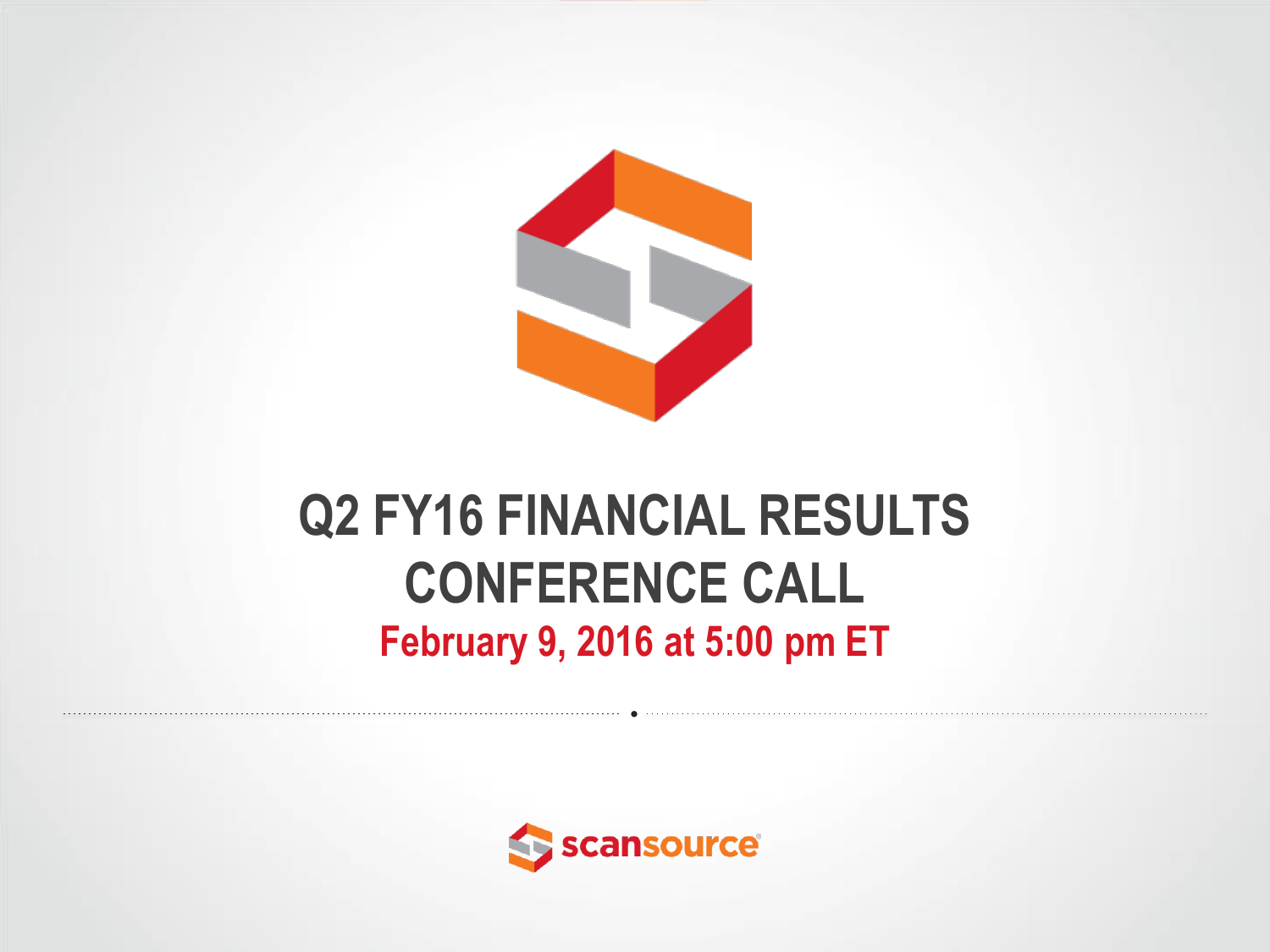## **SAFE HARBOR**

This presentation may contain certain comments, which are "forward-looking" statements that involve plans, strategies, economic performance and trends, projections, expectations, costs or beliefs about future events and other statements that are not descriptions of historical facts, may be forwardlooking statements within the meaning of the Private Securities Litigation Reform Act of 1995, Section 27A of the Securities Act of 1933 and Section 21E of the Securities Exchange Act of 1934. Forward-looking information is inherently subject to risks and uncertainties; these statements are subject to the safe harbor created by the Private Securities Litigation Reform Act of 1995.

Any number of factors could cause actual results to differ materially from anticipated results. For more information concerning factors that could cause actual results to differ from anticipated results, see the "Risk Factors" included in the Company's annual report on Form 10-K for the fiscal year ended June 30, 2015, as well as the quarterly report on Form 10-Q for the quarter ended September 30, 2015, filed with the Securities and Exchange Commission ("SEC").

Although ScanSource believes the expectations in its forward-looking statements are reasonable, it cannot guarantee future results, levels of activity, performance or achievement. ScanSource disclaims any intentions or obligation to update or revise any forward-looking statements, whether as a result of new information, future events, or otherwise, except as may be required by law.

In addition to disclosing results that are determined in accordance with United States Generally Accepted Accounting Principles ("GAAP"), the Company also discloses certain non-GAAP measures, including non-GAAP operating income, non-GAAP operating margin, non-GAAP net income, non-GAAP diluted earnings per share, return on invested capital ("ROIC") and the percentage change in net sales excluding the impact of foreign currency exchange rates. A reconciliation of the Company's non-GAAP financial information to GAAP financial information is provided in the Appendix and in the Company's Form 8-K, filed with the SEC, with the quarterly earnings press release for the period indicated.

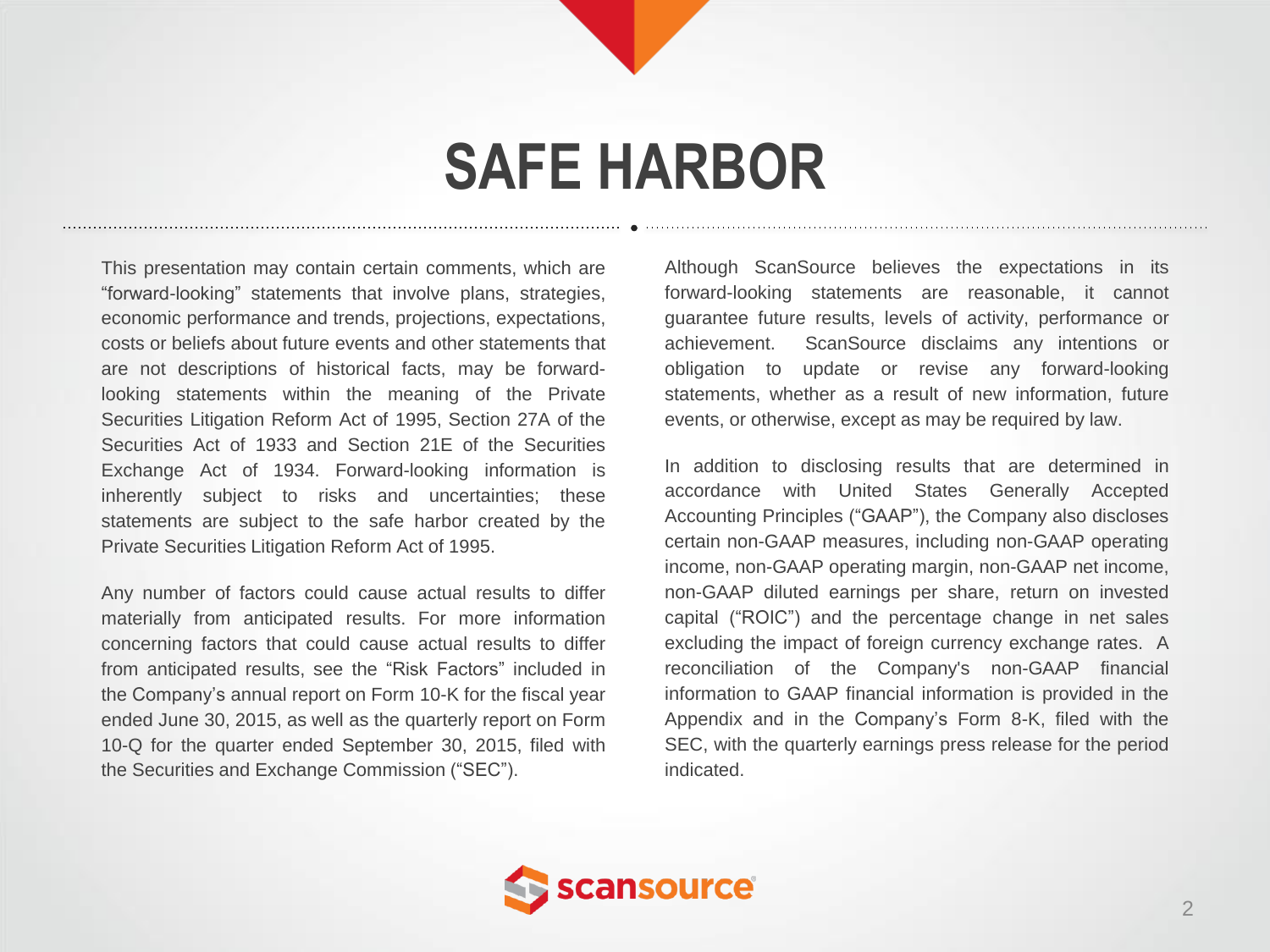# **HIGHLIGHTS – Q2 FY16**

- Exceptional growth and profitability
	- Record net sales of \$994 million, up 23% Y/Y, or 5% in constant currency, excluding acquisitions
	- Record non-GAAP diluted EPS of \$0.88<sup>\*</sup>, up 29% Y/Y
- Second quarter 2016 return on invested capital of 17.5%\*
- Strong demand led by large deals in our Barcode & Security segment
- Three successful acquisitions during the past 16 months (Imago, Network1 and KBZ) contributed positively to our growth and strong operating performance
- Robust IT platform for growth

*\* See Appendix for calculation of non-GAAP measures and reconciliations to GAAP measures.*

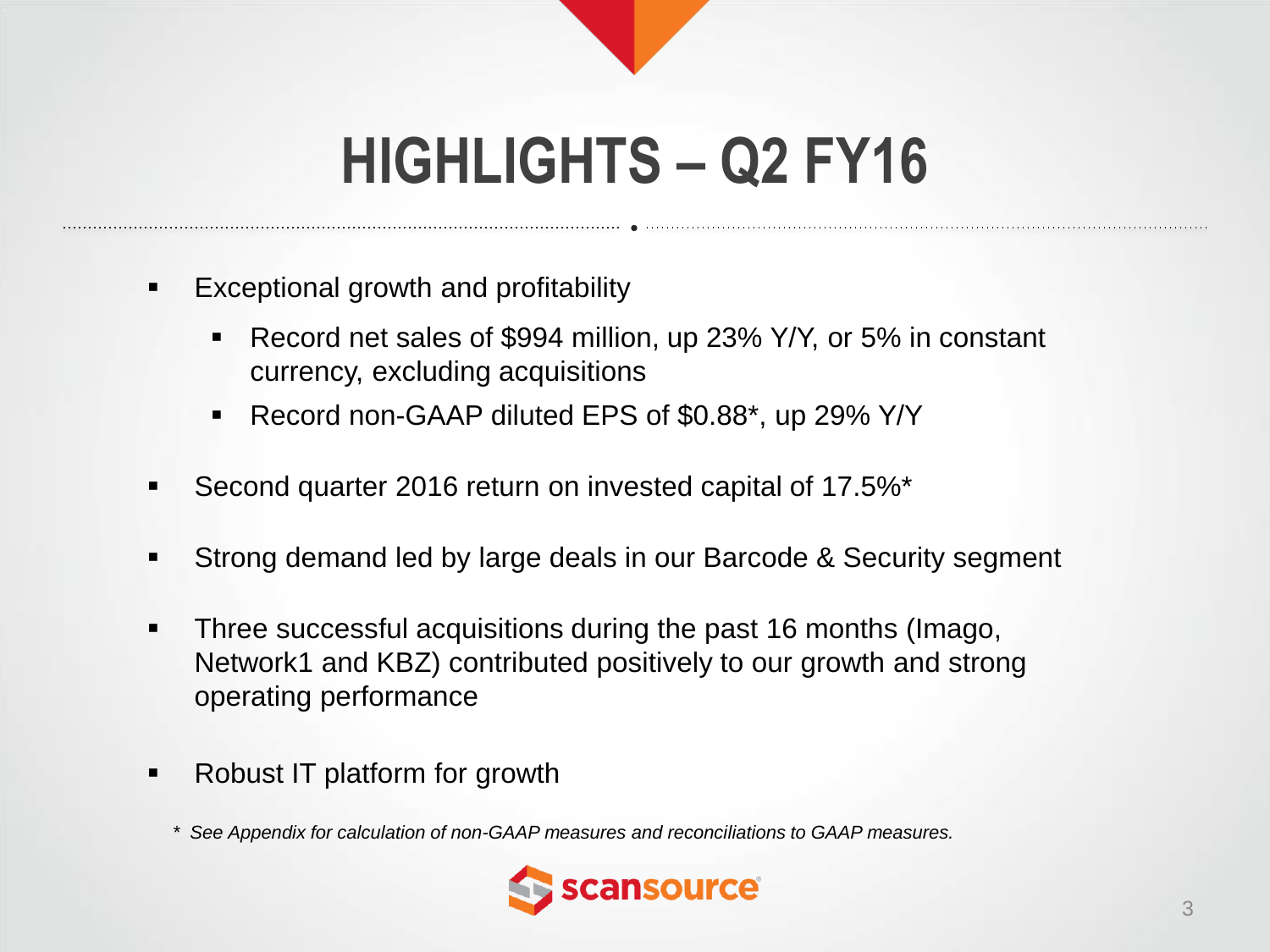## **HIGHLIGHTS – Q2 FY16**

| In millions, except EPS              | <b>Q2 FY16</b> | <b>Q2 FY15</b> | <b>Change</b> |
|--------------------------------------|----------------|----------------|---------------|
| Net sales                            | \$993.5        | \$807.0        | 23%           |
| Gross profit                         | 100.6          | 78.1           | 29%           |
| Gross profit margin % (of net sales) | 10.1%          | 9.7%           | 45 bps        |
| Operating income                     | 31.9           | 26.0           | 23%           |
| Non-GAAP operating income            | 36.3           | 29.4           | 24%           |
| <b>GAAP</b> net income               | 20.7           | 16.8           | 23%           |
| Non-GAAP net income                  | 23.7           | 19.7           | 20%           |
| <b>GAAP diluted EPS</b>              | \$0.77         | \$0.58         | 33%           |
| Non-GAAP diluted EPS                 | \$0.88         | \$0.68         | 29%           |

*\* See Appendix for calculation of non-GAAP measures and reconciliations to GAAP measures.*

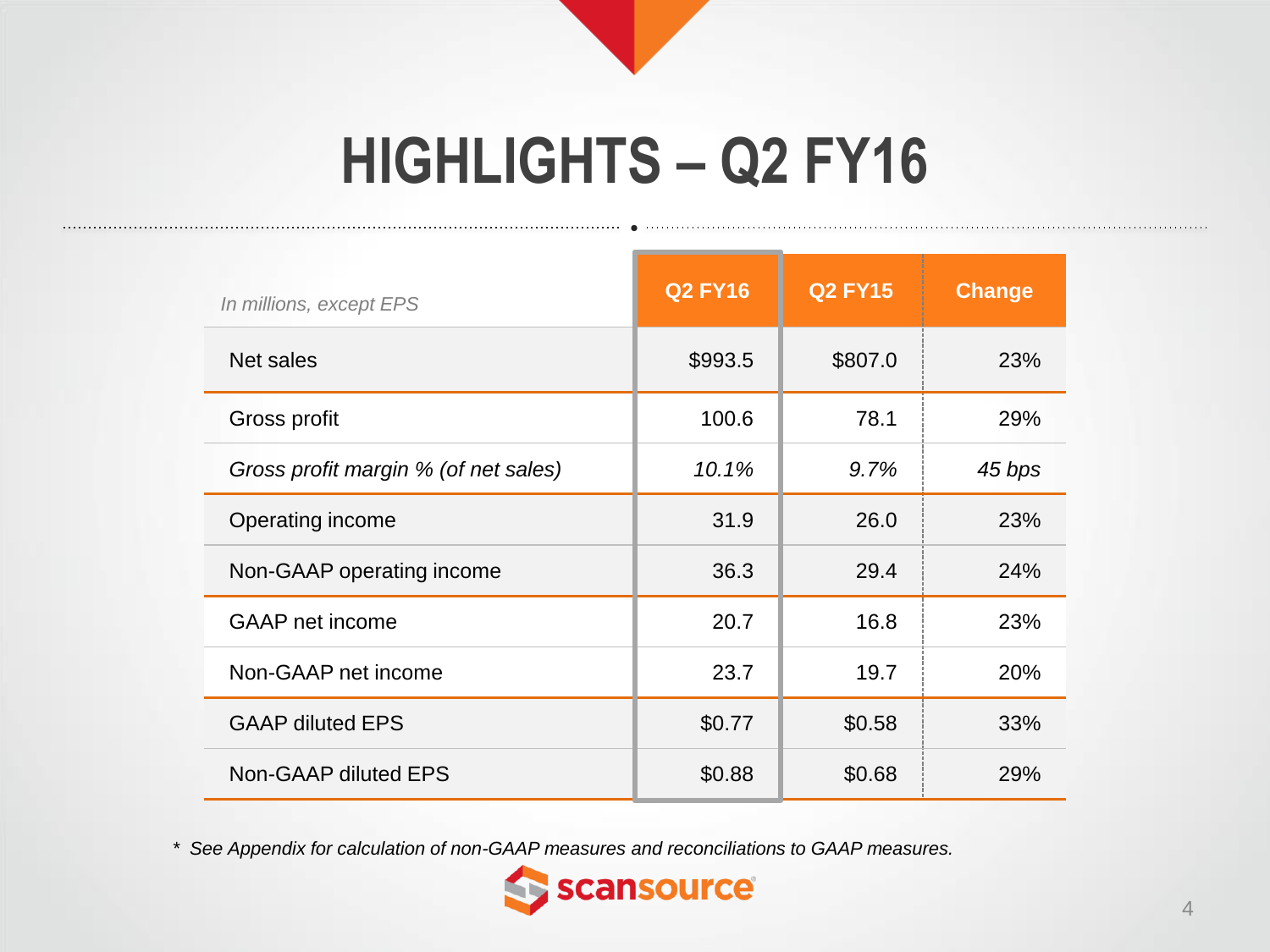# **SALES GROWTH SUMMARY**

| SECOND QTR: Q2 FY16 - Y/Y % CHANGE |                                                                    |       |         |  |  |  |  |  |
|------------------------------------|--------------------------------------------------------------------|-------|---------|--|--|--|--|--|
|                                    | <b>Constant</b><br><b>As</b><br><b>Reported</b><br><b>Currency</b> |       |         |  |  |  |  |  |
| <b>WW Barcode &amp; Security</b>   | 26.0%                                                              | 31.9% | 7.8%    |  |  |  |  |  |
| <b>WW Comms, &amp; Services</b>    | 17.0%                                                              | 18.3% | $-0.5%$ |  |  |  |  |  |
| Consolidated                       | 23.1%                                                              | 27.5% | 5.1%    |  |  |  |  |  |

| SIX MONTHS: Q2 FY16 YTD - Y/Y % CHANGE |                              |                                    |                                                               |  |  |  |  |  |  |
|----------------------------------------|------------------------------|------------------------------------|---------------------------------------------------------------|--|--|--|--|--|--|
|                                        | <b>As</b><br><b>Reported</b> | <b>Constant</b><br><b>Currency</b> | <b>Constant Currency,</b><br>excluding<br><b>Acquisitions</b> |  |  |  |  |  |  |
| <b>WW Barcode &amp; Security</b>       | 15.3%                        | 21.4%                              | 6.2%                                                          |  |  |  |  |  |  |
| <b>WW Comms, &amp; Services</b>        | 19.6%                        | 21.0%                              | $-1.8%$                                                       |  |  |  |  |  |  |
| Consolidated                           | 16.6%                        | 21.2%                              | 3.7%                                                          |  |  |  |  |  |  |

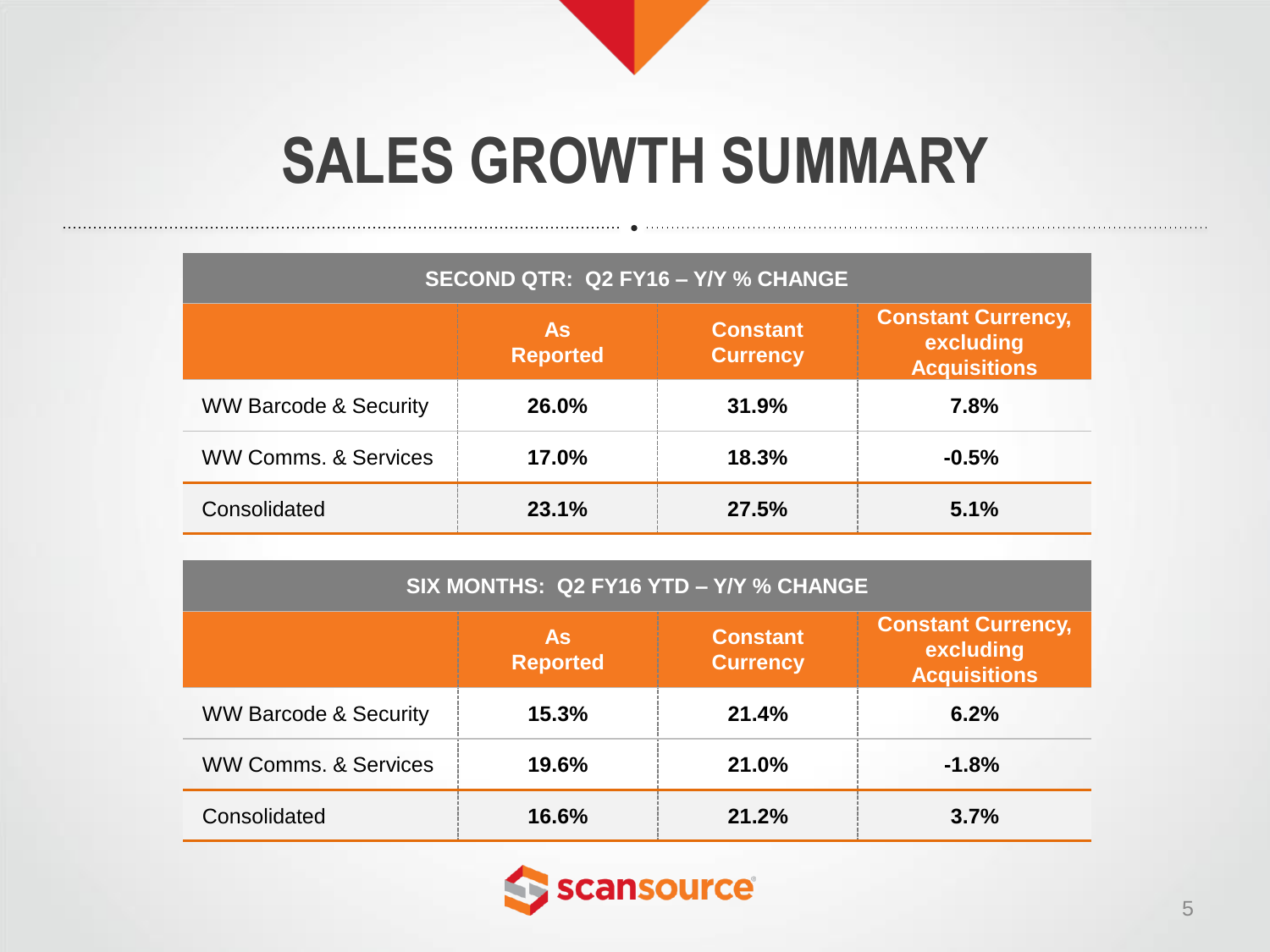## **WW BARCODE & SECURITY**



| \$ in millions              | <b>Q2 FY16</b> | <b>Q2 FY15</b> |
|-----------------------------|----------------|----------------|
| Net sales                   | \$689.5        | \$547.2        |
| Gross profit                | \$57.7         | \$43.6         |
| Gross margin                | 8.4%           | 8.0%           |
| Operating income            | \$19.0         | \$13.3         |
| Operating income %          | 2.8%           | 2.4%           |
| Non-GAAP operating income   | \$20.0         | \$13.9         |
| Non-GAAP operating income % | 2.9%           | 2.5%           |

*Non-GAAP operating income excludes amortization of intangibles and change in fair value of contingent consideration. See Appendix for calculation of non-GAAP measures and reconciliations to GAAP measures.*

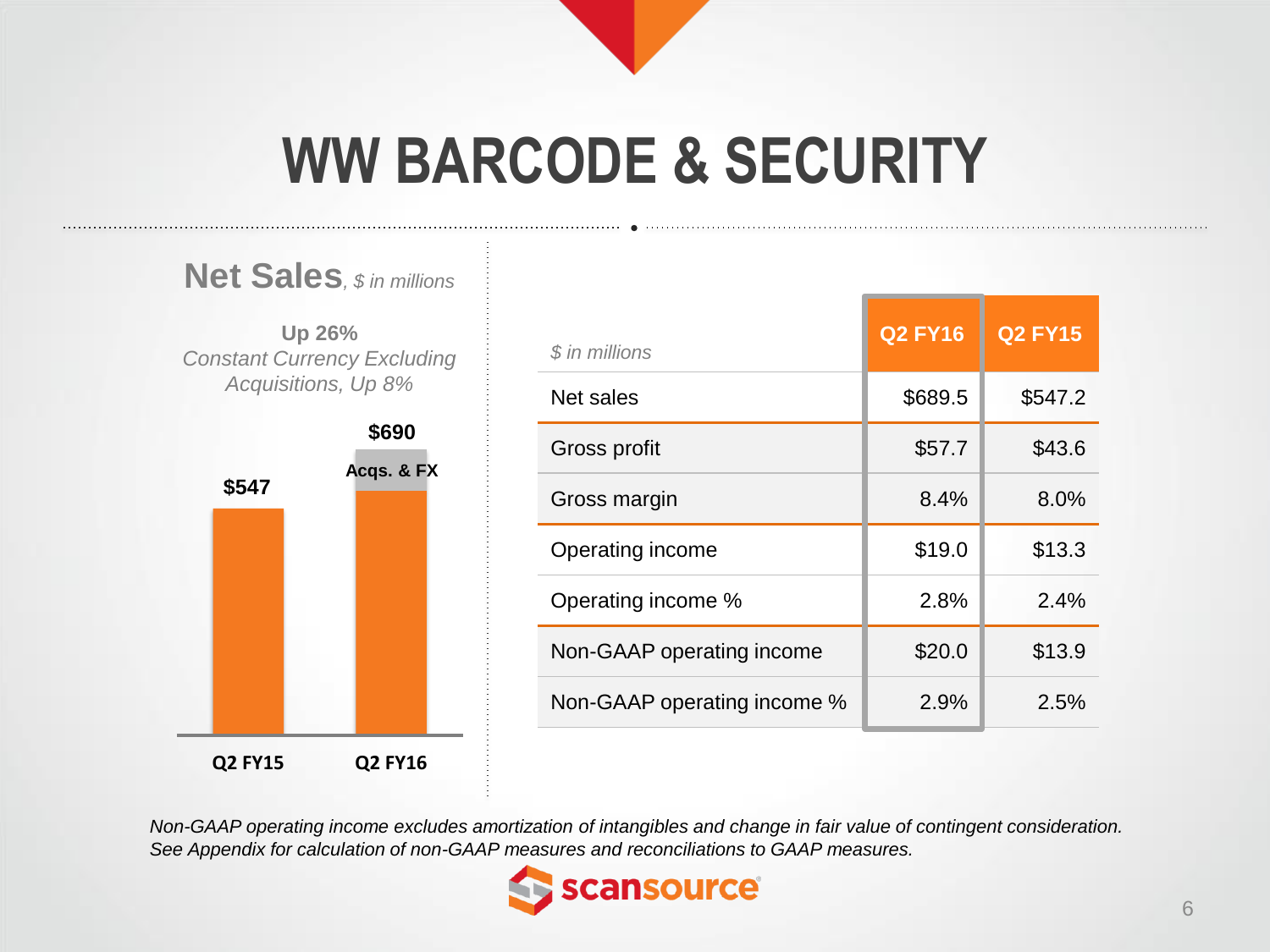# **WW COMMUNICATIONS & SERVICES**



| \$ in millions              | <b>Q2 FY16</b> | <b>Q2 FY15</b> |
|-----------------------------|----------------|----------------|
| Net sales                   | \$304.0        | \$259.8        |
| Gross profit                | \$42.9         | \$34.5         |
| Gross margin                | 14.1%          | 13.3%          |
| Operating income            | \$12.9         | \$14.2         |
| Operating income %          | 4.2%           | 5.5%           |
| Non-GAAP operating income   | \$16.2         | \$15.4         |
| Non-GAAP operating income % | 5.3%           | 5.9%           |

*Non-GAAP operating income excludes amortization of intangibles and change in fair value of contingent consideration. See Appendix for calculation of non-GAAP measures and reconciliations to GAAP measures.*

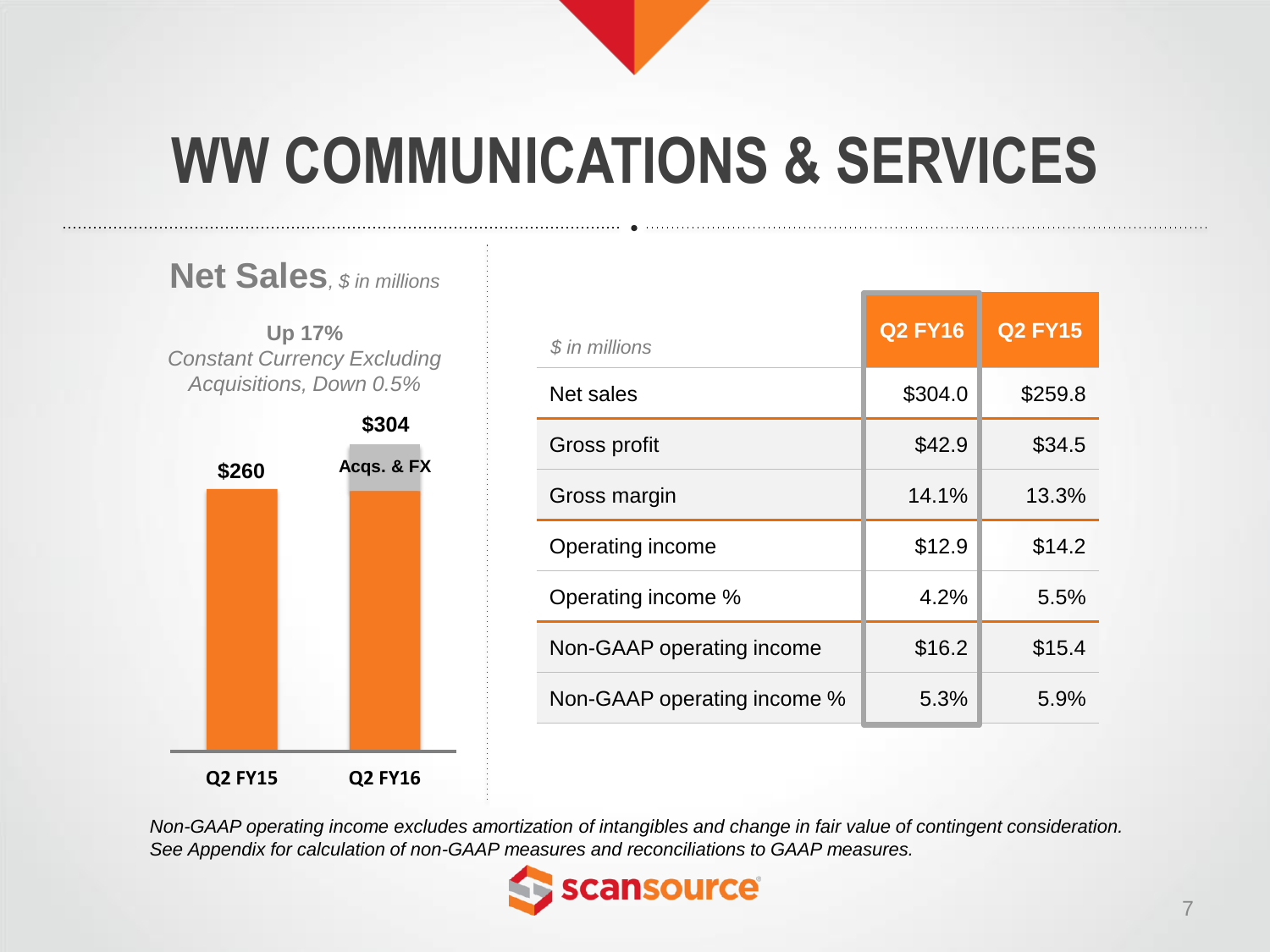## **WORKING CAPITAL MEASURES**

| \$ in millions                        | <b>Q2 FY16</b> | <b>Q1 FY16</b> | <b>Q2 FY15</b> |
|---------------------------------------|----------------|----------------|----------------|
| Accounts receivable (Q/E)             | \$588.4        | \$588.0        | \$490.7        |
| Days sales outstanding in receivables | 53             | $56*$          | 55             |
| Inventory (Q/E)                       | \$604.1        | \$588.2        | \$518.4        |
| Inventory turns                       | 6.0            | $5.3*$         | 5.8            |
| Accounts payable (Q/E)                | \$512.0        | \$516.1        | \$419.6        |
| Paid for inventory days               | 9.3            | $13.0*$        | 12.2           |

*\* Excludes the impact of KBZ, which was completed September 4, 2015*

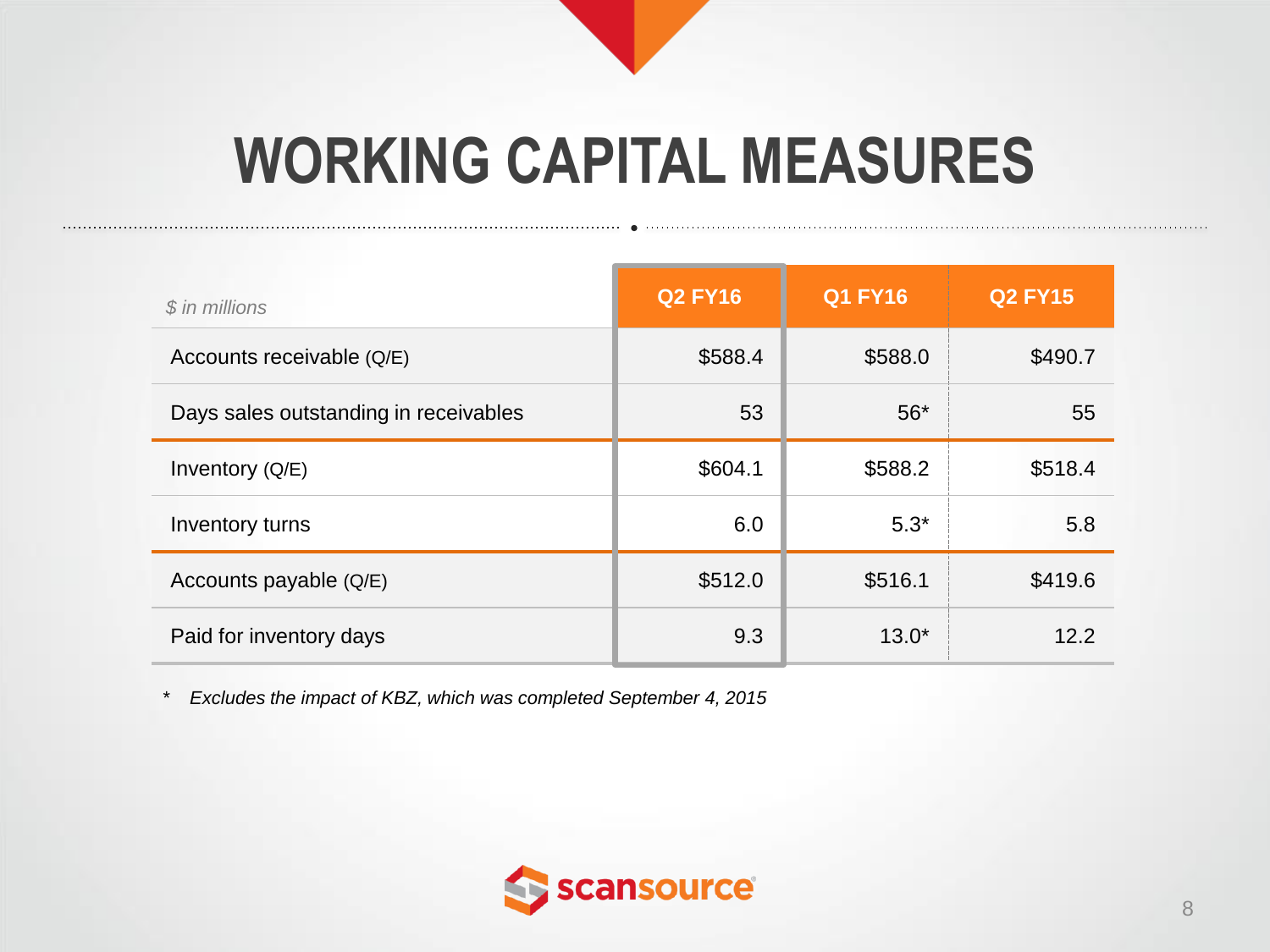## **CASH FLOW AND BALANCE SHEET HIGHLIGHTS**

| \$ in millions                                       | <b>Q2 FY16</b> | <b>Q1 FY16</b> | <b>Q2 FY15</b> |
|------------------------------------------------------|----------------|----------------|----------------|
| Return on invested capital ("ROIC")*                 | 17.5%          | 14.6%          | 14.8%          |
| Operating cash flow, trailing 12-months              | \$44.7         | \$17.1         | \$36.7         |
| Cash and cash equivalents (Q/E)                      | \$39.4         | \$41.2         | \$121.5        |
| Debt $(Q/E)$                                         | \$115.1        | \$94.5         | \$5.4          |
| Net debt to EBITDA, trailing 12-months               | 0.61x          | 0.46x          |                |
| Shares repurchased $-$ # of shares (QTR)             | 801,040        | 1,149,103      |                |
| Shares repurchased – dollars (QTR)                   | \$29.6         | \$41.9         |                |
| Cum. repurchases under plan $-$ # shares (as of Q/E) | 2,429,968      | 1,628,928      |                |
| Cum. repurchases under plan $-$ dollars (as of Q/E)  | \$90.4         | \$60.7         |                |
| Remaining authorization under plan (as of $Q/E$ )    | \$29.6         | \$59.3         |                |

*\* Excludes non-GAAP adjustments and change in fair value of contingent consideration. See Appendix for calculation of ROIC, a non-GAAP measure.*

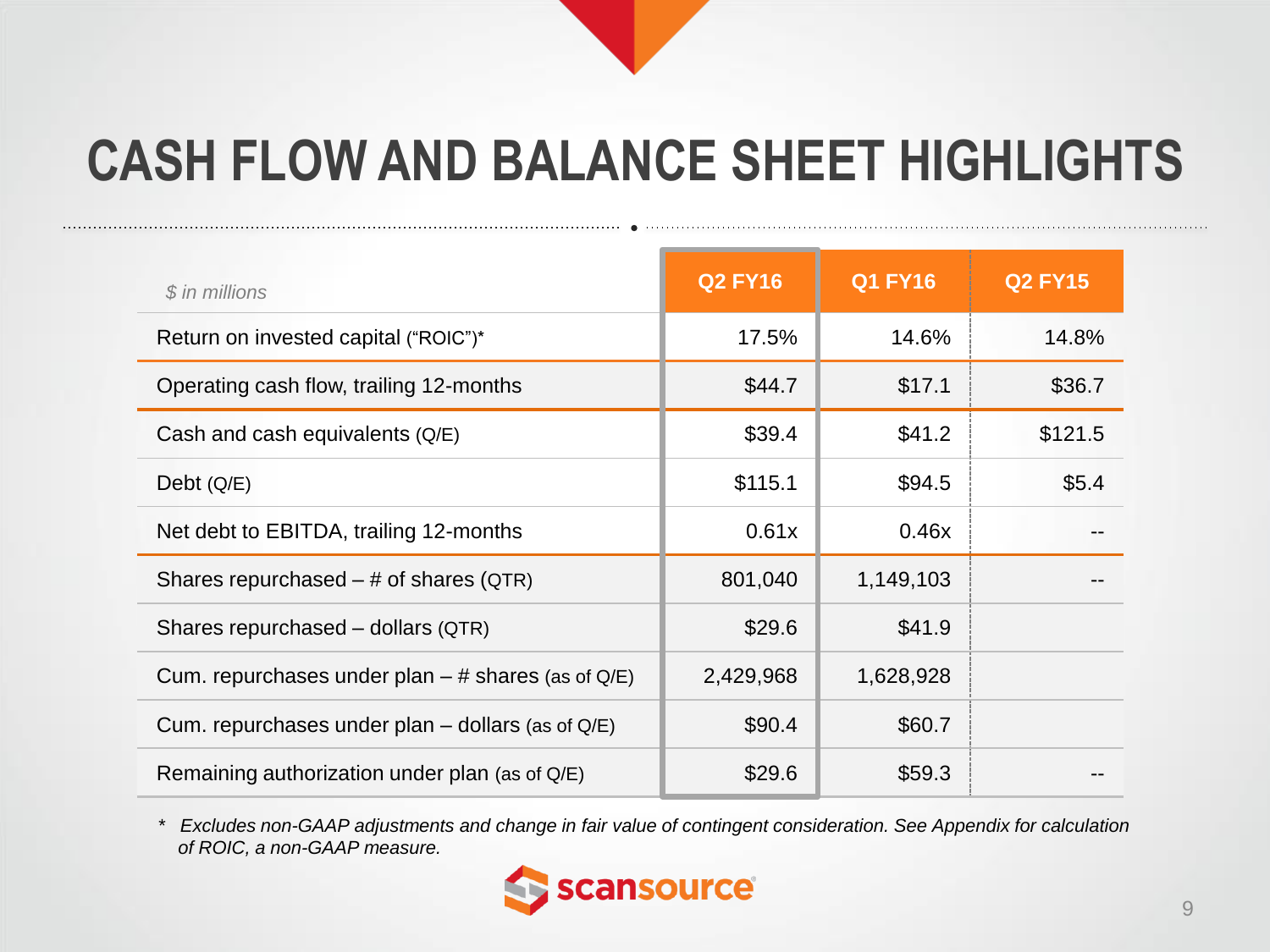# **Q3 FY16 OUTLOOK\***

**For the quarter ending March 31, 2016, excluding amortization of intangible assets, change in fair value of contingent consideration, and acquisition costs:**

**Net Sales**

Range from \$850 million to \$900 million

**Non-GAAP Diluted Earnings Per Share**

Range from \$0.62 to \$0.70 per share

*\* Outlook as of February 9, 2016. Non-GAAP diluted EPS excludes amortization of intangible assets, change in fair value of contingent consideration, and acquisition costs. Reflects the following FX rates: \$1.10 to EUR 1.00 for the Euro, \$0.245 to R\$1.00 for the Brazilian real (R\$3.94 to \$1), and \$1.45 to GBP 1.00 for the British pound.*

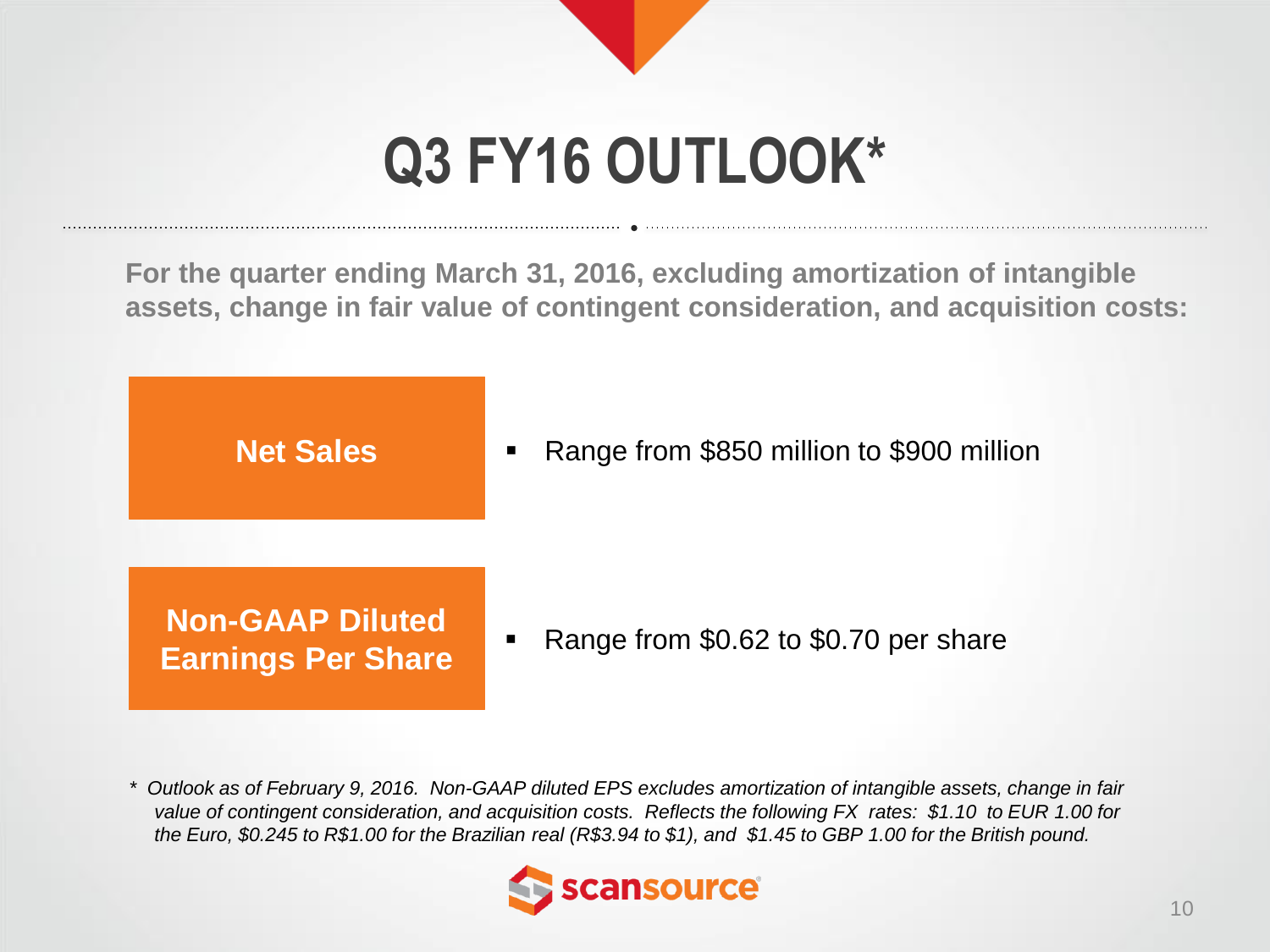#### **Operating Income, Net Income & EPS**

*(\$ in thousands)* **Quarter Ended December 31, 2015**

|                                                  |   | Operating<br><b>Income</b> |    | Pre-tax<br>income |    | <b>Net</b><br>income |    | <b>Diluted</b><br><b>EPS</b> |  |
|--------------------------------------------------|---|----------------------------|----|-------------------|----|----------------------|----|------------------------------|--|
| GAAP measure                                     | S | 31.852                     | \$ | 31,632            | \$ | 20.656               | \$ | 0.77                         |  |
| Adjustment:                                      |   |                            |    |                   |    |                      |    |                              |  |
| Amortization of intangible assets                |   | 2.545                      |    | 2.545             |    | 1.732                |    | 0.06                         |  |
| Change in fair value of contingent consideration |   | 1,816                      |    | 1,816             |    | 1.244                |    | 0.05                         |  |
| Acquisition costs (a)                            |   | 60                         |    | 60                |    | 60                   |    |                              |  |
| Non-GAAP measure                                 |   | 36,273                     |    | 36,053            |    | 23,692               |    | 0.88                         |  |

|                                                  | Quarter Ended December 31, 2014 |        |                   |        |                      |        |                              |      |  |  |
|--------------------------------------------------|---------------------------------|--------|-------------------|--------|----------------------|--------|------------------------------|------|--|--|
| <b>GAAP</b> measure                              | Operating<br><b>Income</b>      |        | Pre-tax<br>income |        | <b>Net</b><br>income |        | <b>Diluted</b><br><b>EPS</b> |      |  |  |
|                                                  | S                               | 25,990 | \$                | 25,938 | \$                   | 16.821 | \$                           | 0.58 |  |  |
| Adjustment:                                      |                                 |        |                   |        |                      |        |                              |      |  |  |
| Amortization of intangible assets                |                                 | 1,443  |                   | 1.443  |                      | 1,025  |                              | 0.04 |  |  |
| Change in fair value of contingent consideration |                                 | 463    |                   | 463    |                      | 346    |                              | 0.01 |  |  |
| Acquisition costs (a)                            |                                 | 1.474  |                   | 1.474  |                      | 1.474  |                              | 0.05 |  |  |
| Non-GAAP measure                                 |                                 | 29,370 |                   | 29,318 |                      | 19,666 | S                            | 0.68 |  |  |

*(a) Acquisition costs are nondeductible for tax purposes.*

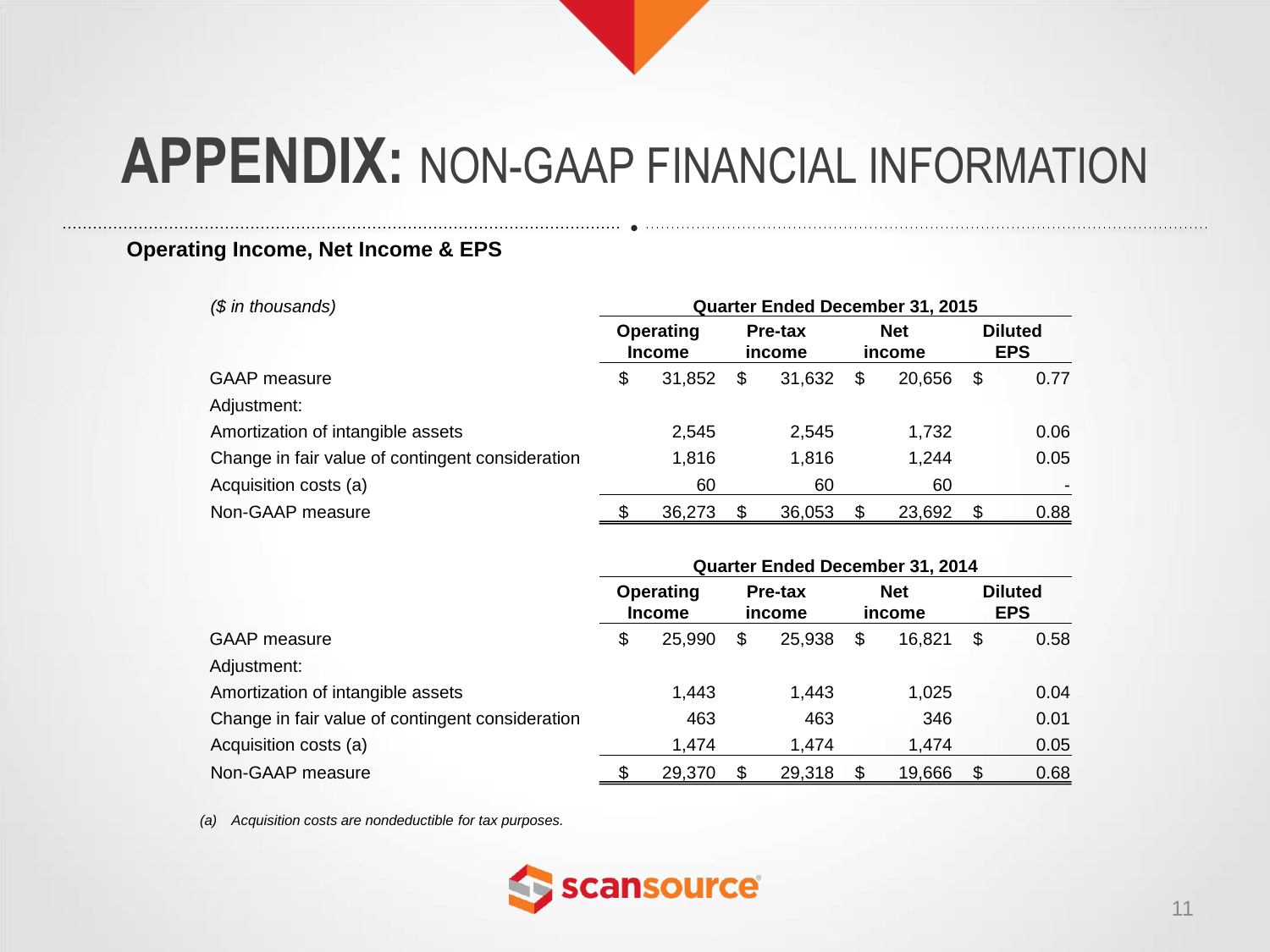#### **Highlights by Segment – Y/Y**

| (\$ in thousands)                                | <b>Quarter Ended December 31, 2015</b> |                   |  |                  |    |           |      |                     |  |
|--------------------------------------------------|----------------------------------------|-------------------|--|------------------|----|-----------|------|---------------------|--|
|                                                  |                                        | <b>WW Barcode</b> |  | <b>WW Comms.</b> |    |           |      |                     |  |
|                                                  |                                        | & Security        |  | & Services       |    | Corporate |      | <b>Consolidated</b> |  |
| Net sales                                        | \$                                     | 689,530 \$        |  | 303,992          | \$ |           | - \$ | 993,522             |  |
| GAAP operating income                            | \$                                     | 19,000 \$         |  | 12,912 \$        |    | $(60)$ \$ |      | 31,852              |  |
| Adjustments:                                     |                                        |                   |  |                  |    |           |      |                     |  |
| Amortization of intangible assets                |                                        | 1.047             |  | 1,498            |    |           |      | 2,545               |  |
| Change in fair value of contingent consideration |                                        |                   |  | 1.816            |    |           |      | 1,816               |  |
| Acquisition costs                                |                                        | ٠                 |  |                  |    | 60        |      | 60                  |  |
| Non-GAAP operating income                        |                                        | 20.047 \$         |  | 16,226           | \$ |           |      | 36,273              |  |
| GAAP operating income % (of net sales)           |                                        | 2.8%              |  | 4.2%             |    | n/m       |      | 3.2%                |  |
| Non-GAAP operating income % (of net sales)       |                                        | 2.9%              |  | 5.3%             |    | n/m       |      | 3.7%                |  |

|                                                  | Quarter Ended December 31, 2014 |                          |  |                  |    |              |      |                     |  |  |  |  |
|--------------------------------------------------|---------------------------------|--------------------------|--|------------------|----|--------------|------|---------------------|--|--|--|--|
|                                                  |                                 | <b>WW Barcode</b>        |  | <b>WW Comms.</b> |    |              |      |                     |  |  |  |  |
|                                                  |                                 | & Security               |  | & Services       |    | Corporate    |      | <b>Consolidated</b> |  |  |  |  |
| Net sales                                        | \$                              | 547.171 \$               |  | 259.848          | \$ |              | - \$ | 807,019             |  |  |  |  |
| GAAP operating income<br>Adjustments:            | \$                              | 13,269 \$                |  | 14,195 \$        |    | $(1,474)$ \$ |      | 25,990              |  |  |  |  |
|                                                  |                                 |                          |  |                  |    |              |      |                     |  |  |  |  |
| Amortization of intangible assets                |                                 | 519                      |  | 924              |    |              |      | 1,443               |  |  |  |  |
| Change in fair value of contingent consideration |                                 | 160                      |  | 303              |    |              |      | 463                 |  |  |  |  |
| Acquisition costs                                |                                 | $\overline{\phantom{0}}$ |  |                  |    | 1,474        |      | 1,474               |  |  |  |  |
| Non-GAAP operating income                        |                                 | 13,948 \$                |  | 15,422           |    | ۰            |      | 29,370              |  |  |  |  |
| GAAP operating income % (of net sales)           |                                 | 2.4%                     |  | 5.5%             |    | n/m          |      | 3.2%                |  |  |  |  |
| Non-GAAP operating income % (of net sales)       |                                 | 2.5%                     |  | 5.9%             |    | n/m          |      | 3.6%                |  |  |  |  |

*n/m = not meaningful*

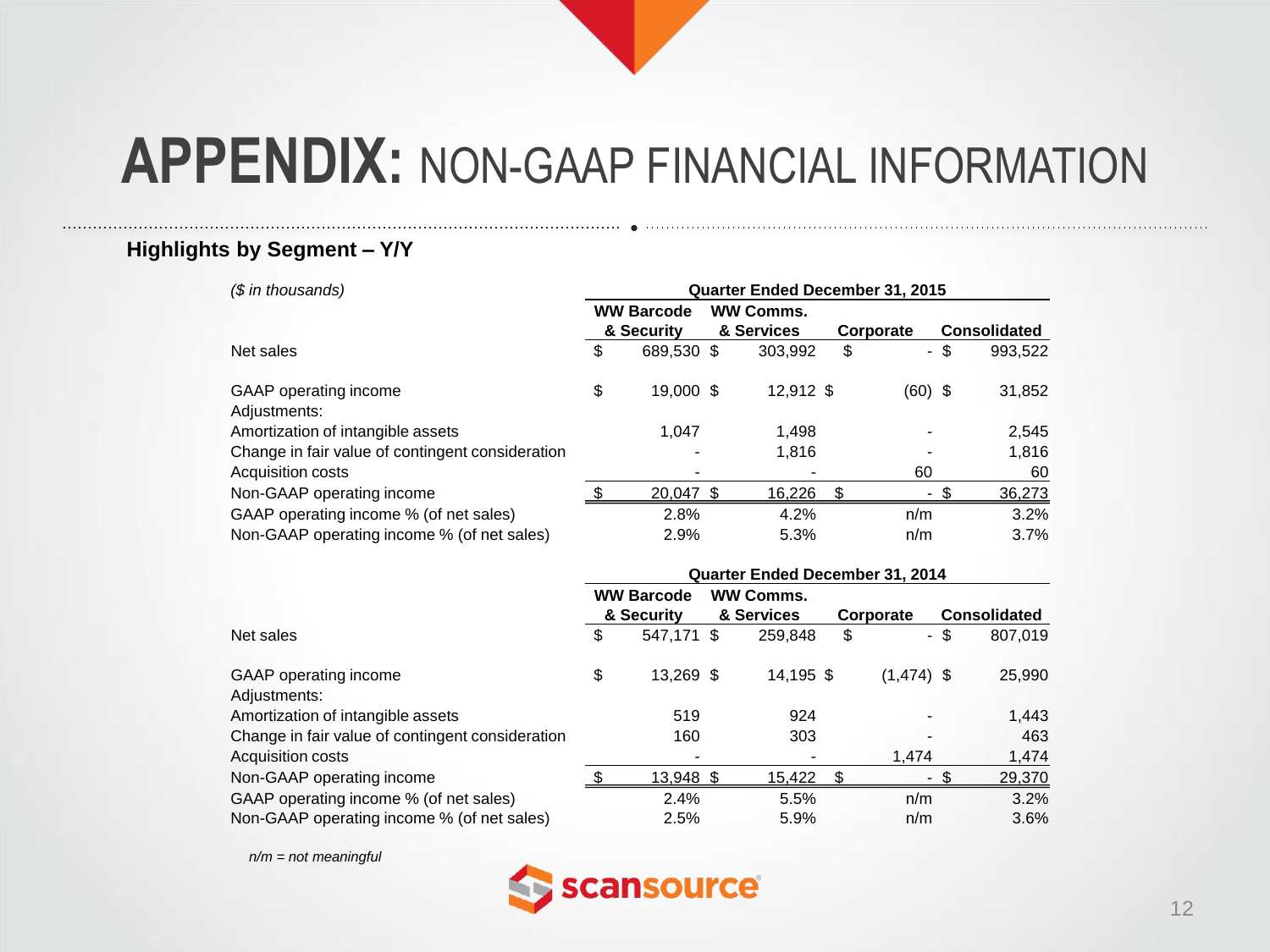#### **Return on Invested Capital**

*(\$ in thousands)*

|                                                                   | <b>Q2 FY16</b> |         | Q1 FY16       | <b>Q2 FY15</b> |         |
|-------------------------------------------------------------------|----------------|---------|---------------|----------------|---------|
| Return on invested capital (ROIC), annualized (a)                 |                | 17.5%   | 14.6%         |                | 14.8%   |
| Reconciliation of Net Income to EBITDA                            |                |         |               |                |         |
| Net income - GAAP                                                 | \$             | 20,656  | \$<br>15,996  | \$.            | 16,821  |
| Plus: Income taxes                                                |                | 10,976  | 8,426         |                | 9,117   |
| Plus: Interest expense                                            |                | 709     | 281           |                | 207     |
| Plus: Depreciation and amortization                               |                | 4,351   | 3,938         |                | 2,443   |
| <b>EBITDA</b>                                                     |                | 36,692  | 28,641        |                | 28,588  |
| Change in fair value of contingent consideration                  |                | 1,816   | 1,564         |                | 463     |
| Acquisition costs                                                 |                | 60      | 220           |                | 1,474   |
| Adjusted EBITDA (numerator for ROIC)(non-GAAP)                    | \$             | 38,568  | \$<br>30,425  | \$             | 30,525  |
| <b>Invested Capital Calculation</b>                               |                |         |               |                |         |
| Equity - beginning of the quarter                                 | \$             | 764,693 | \$<br>808,985 | \$             | 810,265 |
| Equity - end of quarter                                           |                | 754,794 | 764,693       |                | 818,748 |
| Add: Change in fair value of contingent consideration, net of tax |                | 1,244   | 1,080         |                | 346     |
| Add: Acquisition costs, net of tax                                |                | 60      | 220           |                | 1,474   |
| Average equity                                                    |                | 760,396 | 787,489       |                | 815,417 |
| Average funded debt (b)                                           |                | 117,421 | 39,124        |                | 5,429   |
| Invested capital (denominator for ROIC)(non-GAAP)                 | \$             | 877,817 | \$<br>826,613 | \$.            | 820,846 |

*Notes:*

*(a) Calculated as net income plus interest expense, income taxes, depreciation and amortization (EBITDA), annualized divided by invested capital for the period. Adjusted EBITDA reflects other adjustments for non-GAAP measures.*

*(b) Average daily amounts outstanding on short-term and long-term interest-bearing debt.*

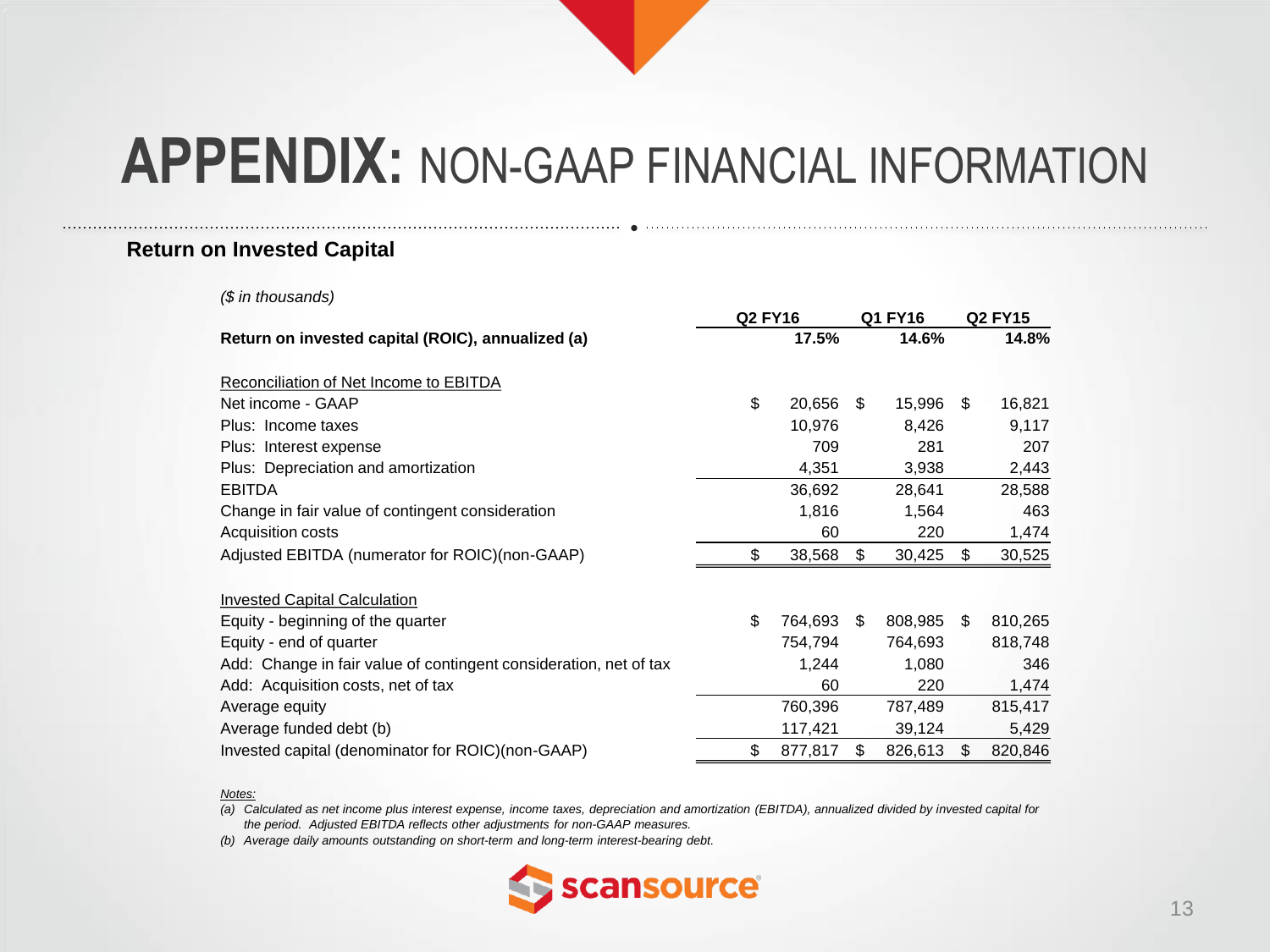#### **Net Sales, Constant Currency and Excluding Acquisitions - QTR**

| (\$ in thousands)                                       | <b>WW Barcode &amp;</b><br><b>Security</b> |           | <b>WW Comms.</b><br>& Services |          | <b>Consolidated</b> |           |
|---------------------------------------------------------|--------------------------------------------|-----------|--------------------------------|----------|---------------------|-----------|
| For the quarter ended December 31, 2015:                |                                            |           |                                |          |                     |           |
| Q2 FY16 net sales, as reported                          | \$                                         | 689,530   | \$                             | 303,992  | \$.                 | 993,522   |
| Foreign exchange negative impact (a)                    |                                            | 31,923    |                                | 3,537    |                     | 35,460    |
| Q2 FY16 net sales, constant currency                    |                                            | 721,453   |                                | 307,529  |                     | 1,028,982 |
| Less: Acquisitions                                      |                                            | (131,461) |                                | (49,049) |                     | (180,510) |
| Q2 FY16 net sales, constant currency excl. acquisitions |                                            | 589,992   | S                              | 258,480  | \$                  | 848,472   |
| Q2 FY15 net sales, as reported                          | -\$                                        | 547,171   | \$.                            | 259,848  | S                   | 807,019   |
| Y/Y % Change:                                           |                                            |           |                                |          |                     |           |
| As reported                                             |                                            | 26.0%     |                                | 17.0%    |                     | 23.1%     |
| Constant currency                                       |                                            | 31.9%     |                                | 18.3%    |                     | 27.5%     |
| Constant currency, excluding acquisitions               |                                            | 7.8%      |                                | $-0.5%$  |                     | 5.1%      |

*(a) Year-over-year sales growth excluding the translation impact of changes in foreign currency rates. Calculated by translating the net sales for the quarter ended December 31, 2015 into U.S. dollars using the weighted average foreign exchange rates for the quarter ended December 31, 2014.*